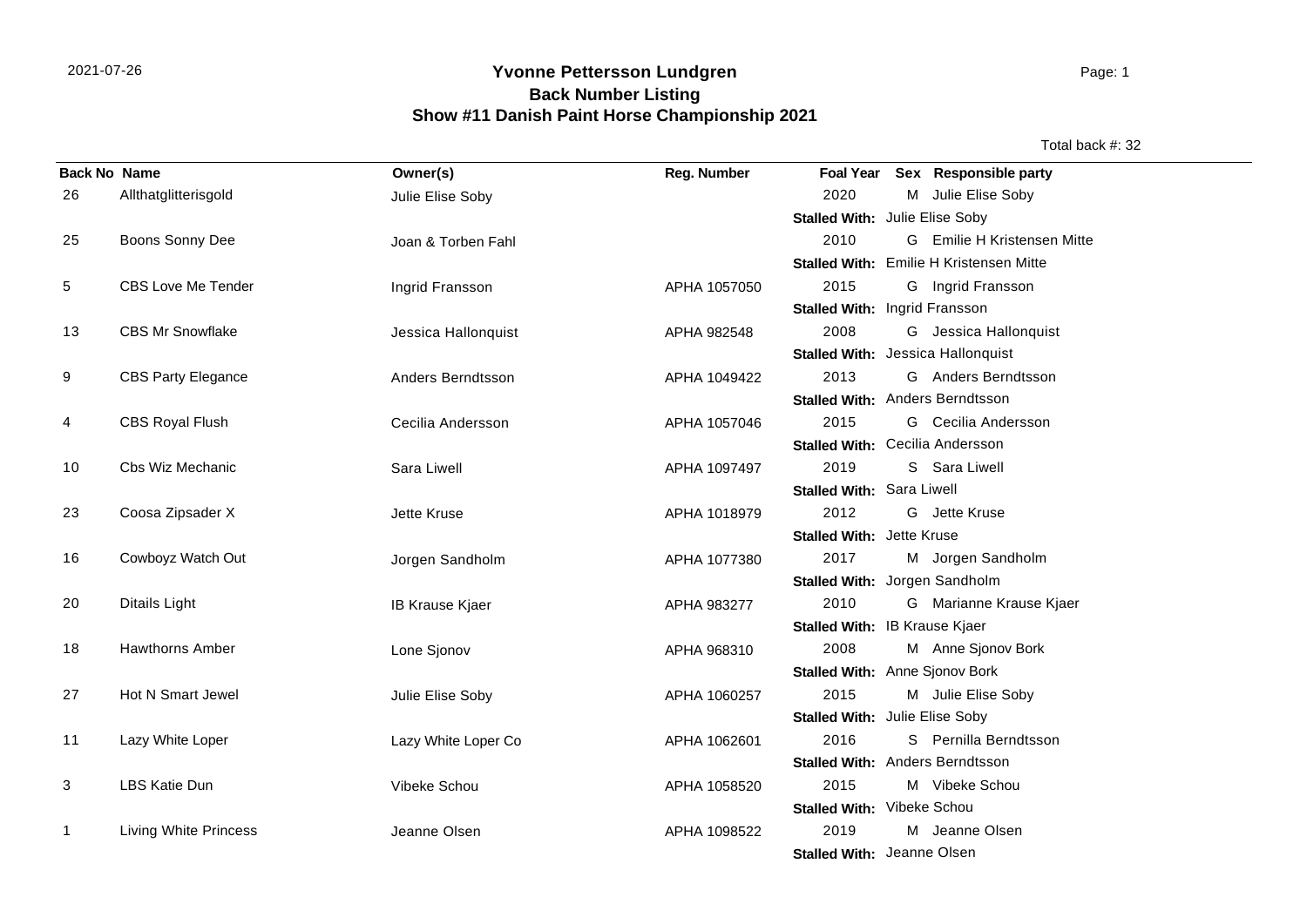## **Yvonne Pettersson Lundgren** 2021-07-26 Page: 2 **Back Number Listing Show #11 Danish Paint Horse Championship 2021**

Total back #: 32

| <b>Back No Name</b> |                             | Owner(s)                     | Reg. Number   |                                      |   | Foal Year Sex Responsible party            |
|---------------------|-----------------------------|------------------------------|---------------|--------------------------------------|---|--------------------------------------------|
| 2                   | Maybe Living Large          | Dominique Altmann            | APHA 1089964  | 2019                                 | G | Dominique Altmann                          |
|                     |                             |                              |               | Stalled With: Dominique Altmann      |   |                                            |
| 29                  | Miss Chic Dream             | Diddi & Lars Krüger Thiemann |               | 2019                                 |   | M Diddi & Lars Krüger Thiemann             |
|                     |                             |                              |               |                                      |   | Stalled With: Diddi & Lars Krüger Thiemann |
| 14                  | Miss Zippoline              | Dorte Oerum                  | APHA 1069901  | 2015                                 |   | M Dorte Oerum                              |
|                     |                             |                              |               | <b>Stalled With: Dorte Oerum</b>     |   |                                            |
| 8                   | My Zippin Delight           | Katrine Aagaard              | APHA 737594   | 2003                                 |   | M Katrine Aagaard                          |
|                     |                             |                              |               | <b>Stalled With: Katrine Aagaard</b> |   |                                            |
| 19                  | One Original Rose           | Lone Sjonov                  | APHA 1100707  | 2020                                 |   | M Lone Sjonov                              |
|                     |                             |                              |               | Stalled With: Lone Sjonov            |   |                                            |
| 32                  | Q                           | Jutta Jensen                 |               |                                      |   | Jutta Jensen                               |
|                     |                             |                              |               | Stalled With: Jutta Jensen           |   |                                            |
| 30                  | <b>Radical Cowboy</b>       | Kirstine & Niels Jensen      | APHA 1085397  | 2018                                 |   | G Kirstine & Niels Jensen                  |
|                     |                             |                              |               | <b>Stalled With: Dora Gocze</b>      |   |                                            |
| 22                  | <b>RHR Radicalackoflace</b> | Isabella Biolzi              | APHA 1058463  | 2015                                 |   | G Isabella Biolzi                          |
|                     |                             |                              |               | Stalled With: Isabella Biolzi        |   |                                            |
| 28                  | RHRkrymsumsunlacedesign     | Berit And Kim Rasmussen      | APHA 01091185 | 2018                                 |   | M Berit And Kim Rasmussen                  |
|                     |                             |                              |               |                                      |   | Stalled With: Berit And Kim Rasmussen      |
| 12                  | She A Heartbreaker          | Sabine Bolbach               | APHA 01043550 | 2014                                 |   | M Sabine Bolbach                           |
|                     |                             |                              |               | Stalled With: Sabine Bolbach         |   |                                            |
| 31                  | <b>Shes Just Brilliant</b>  | Kirsten Callesen             | APHA 1055343  | 2015                                 |   | M Kirsten Callesen                         |
|                     |                             |                              |               | Stalled With: Kirsten Callesen       |   |                                            |
| 7                   | Skywalkersbluediamond       | Kathrin Roesel               | APHA 1049532  | 2015                                 |   | <b>G</b> Kathrin Roesel                    |
|                     |                             |                              |               | Stalled With: Kathrin Roesel         |   |                                            |
| 15                  | Son Of A Jewel              | Camilla Nim Fricke           | APHA 1068807  | 2016                                 |   | S Camilla Nim Fricke                       |
|                     |                             |                              |               | Stalled With: Camilla Nim Fricke     |   |                                            |
| 24                  | Thor                        |                              |               |                                      |   | Charlotte Jorgensen                        |
|                     |                             |                              |               |                                      |   | Stalled With: Charlotte Jorgensen          |
| 21                  | Tikki Dardar                | Marianne Krause Kjaer        | APHA 1079049  | 2017                                 |   | M Marianne Krause Kjaer                    |
|                     |                             |                              |               |                                      |   | Stalled With: Marianne Krause Kjaer        |